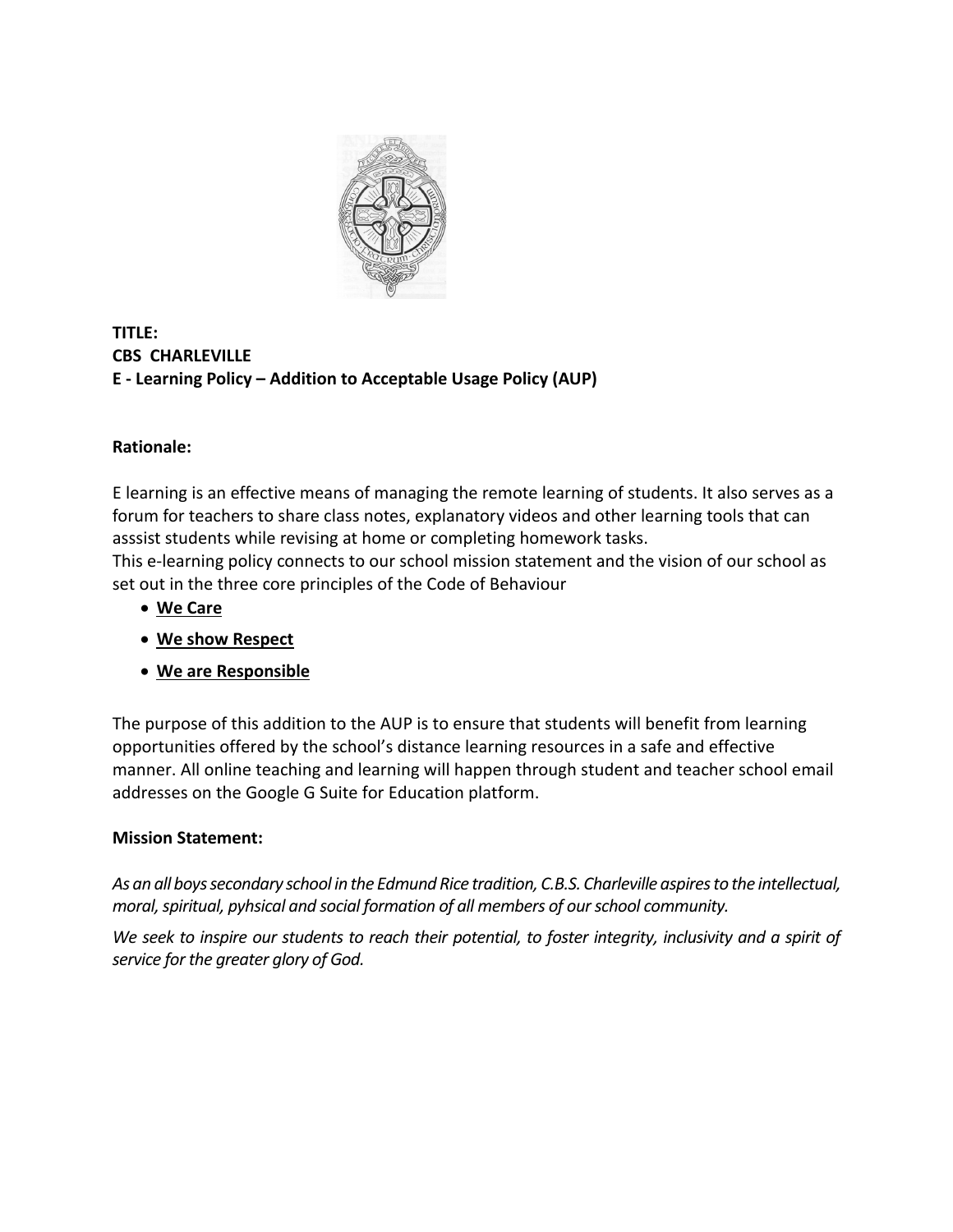### **ONLINE FACE TO FACE LEARNING CLASSROOMS – e.g. Zoom/Google Meet**

Live classes are used to enhance the student distance learning experience. At the start time for each class, the student will receive an email from their subject teacher. In the email will be the link to join the class. Students are expected to join classes punctually. Students are asked to be dressed appropriately**,** i.e. no pyjamas. Where possible the student should ensure they are in a shared space in the home, or have no personal items visible on camera. Students should attend classes with the equipment required for class as per their usual school routine.

### **Assignments**

Students may be assigned work during class as normal or may have been assigned work to complete in advance of the online class. Some of this work will be done in class and other work will be done outside of the class, similar to how homework is normally assigned and completed. Students will submit their work over the internet and teachers will correct it, give grades and give feedback. Work will be submitted initially using email. Other technologies for submitting work may be rolled out, however, these will be technologies approved for educational use such as Google Classroom, Edmodo, Zoom. Social Media will not be used as a means to communicate with students. As normal, homework not submitted will be recorded on the student administration system.

Students who need to email teachers directly should do so during the normal working day 9.00am to 5pm. Work uploaded by teachers or submitted by students through Google Classroom cannot be scheduled and can occur outside of these times. This may result in notifications to your device of uploaded, submitted or returned work. In this instance students and teachers may have the notifications setting muted outside of working hours.

All work submitted must be the students own work.

For students doing Junior Cycle Classroom Based Assessment tasks and Leaving Certificate practical work, we will inform you of any instructions from State Examinations Commission on how to proceed.

## **Resources**

Students need to be prepared for online classes just as for normal classes. Students should have books, workbooks and copies all ready for any work assigned in class. It is important that the device to be used for class has been fully charged, or is connected to a charger for the duration of "the school day". Please note, many school book publishers, such as Edco, Gill and Macmillan, Folens and CJ Fallon, are providing free access to their online books and other educational resources. Students should note the various publishers of their school books and check out the relevant websites to ensure that they are availing of these resources. Teachers can also advise in this regard.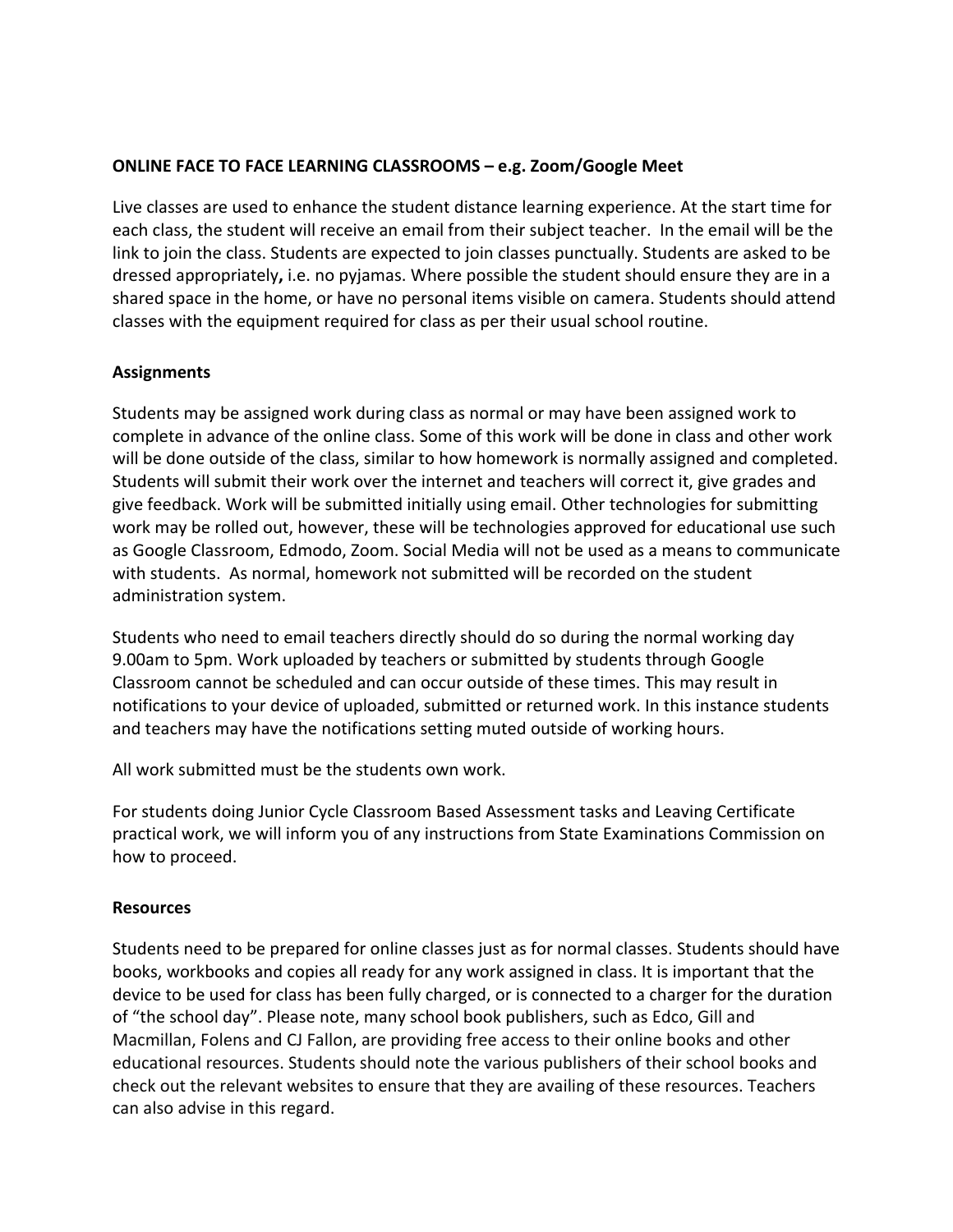#### **Behaviour Code and Online Etiquette**

The main principle for online learning is to behave as you would in a classroom.

- The teachers will expect normal good class-room behaviour from students.
- Students when attending classes will be required to have their video on.
- Directions from their teacher will issue in relation to muting microphones on or off or cameras on or off as required
- Students should put up their hand if they want to ask a question (raise hand) and should not interrupt each other or the teacher.
- Students should not engage in conversations which take attention away from the content of the lesson or disrupt the flow of the lesson.
- Teachers may have a check-in at the beginning or end of classes, but outside of this time, the focus will be on learning.

As an online student, communication is a bit different than in a face-to-face setting. In an online environment, it is important to understand some common rules for good online etiquette. This ensures that the message you intend to convey is received correctly. Please find below 7 rules for online etiquette (https://achievevirtual.org/7-rules-for-online-etiquette/)

- 1. **Be respectful.** While it is easier to say hurtful or disrespectful things without standing face-to-face with someone, it is important to remember that your classmates and teachers are real people who are affected by the words you say and write. It is essential to keep in mind the feelings and opinions of others, even if they differ from your own. If you wouldn't say it to someone's face, don't say it online either.
- 2. **Be aware of strong language, all caps, and exclamation points.** It is easy for written text to be misread and misunderstood. Have you ever sent a text message with good intent but your recipient thought you were being rude? If so, then you've experienced this firsthand. By being cognisant of strong language, you can identify potential confusions before sending messages. Tip: Read everything out loud before you send it.
- 3. **Be careful with humour and sarcasm.** Certainly you shouldn't avoid being funny. But like mentioned in Rule #2, make sure that it is clear you are being funny and not being rude. Emoticons and smileys can be helpful when conveying humor or sarcasm so that it is read correctly.
- 4. **Yes, grammar and spelling matter.** While texting, textspeak can b gr8 4 ur friends. In an educational setting (even online) however, keep it formal. Your written communication should be professional and reflect proper writing style.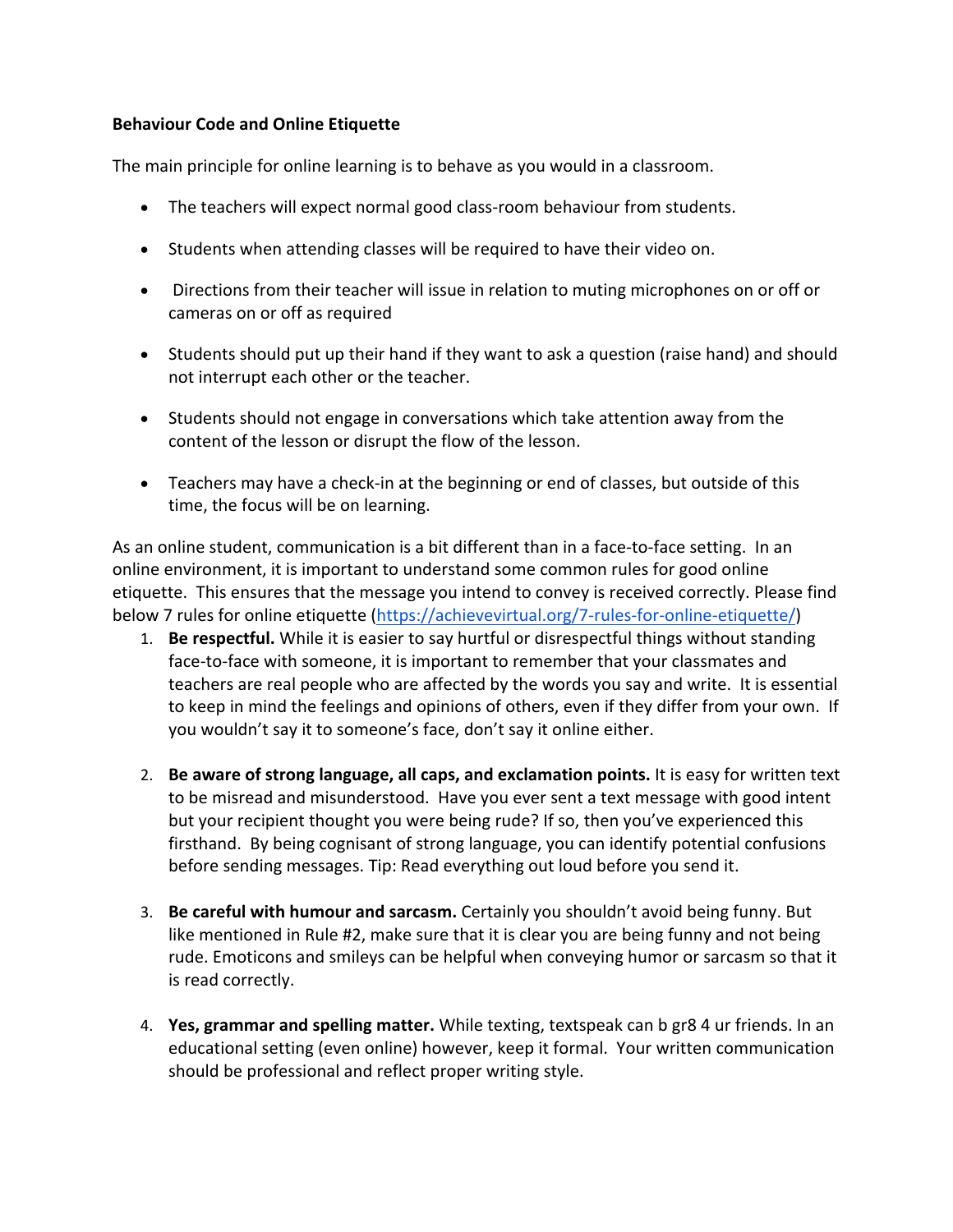- 5. **Cite your sources.** Whenever you are sharing an idea that originated from someone else (even if it is not word for word), it is good practice to cite that source. This applies to discussion forums too. If you read a great thought in your text, share it, but be sure you let your audience know where you saw it first.
- 6. **Don't post or share (even privately) inappropriate material.** Enough said there. Nothing is truly private online.
- 7. **Be forgiving.** Remember that not everyone will know these rules before posting. Try to be understanding of others when they struggle with written communication. It is very different to simply talking to a person face-to-face. Please be patient and helpful to teachers and fellow students alike who are adjusting to using new technologies.

## **School Expectations and sanctioning procedures:**

### **Students cannot:**

- Speak while other students or the teacher is speaking
- Use virtual backgrounds
- Use pictures of other students
- Screen cast anything to the class
- Capture images or videos during the class unless already given permission by the teacher e.g. given permission to screen shot a solution the teacher has done
- Forward any materials captured during the class where the student has not been given permission to capture the material.
- Undertake any actions or communicate across any medium in a manner which may cause offence or bring the school into disrepute.
- Abuse the privilege of the access to the online class

Like in normal classes, for students not observing classroom rules, sanctions will apply. This will include muting a student so they cannot participate, blocking their video image or asking them to leave the class. All infringements will be followed up as per the school's behaviour code. Incidents will be recorded on the student administration system i.e. VS Ware. Students may be asked to enter into the Student-Teacher agreements, have meetings with their subject teacher, Year Head, the Deputy Principal or Principal and may be suspended from attending classes online.

#### **Legislative context**